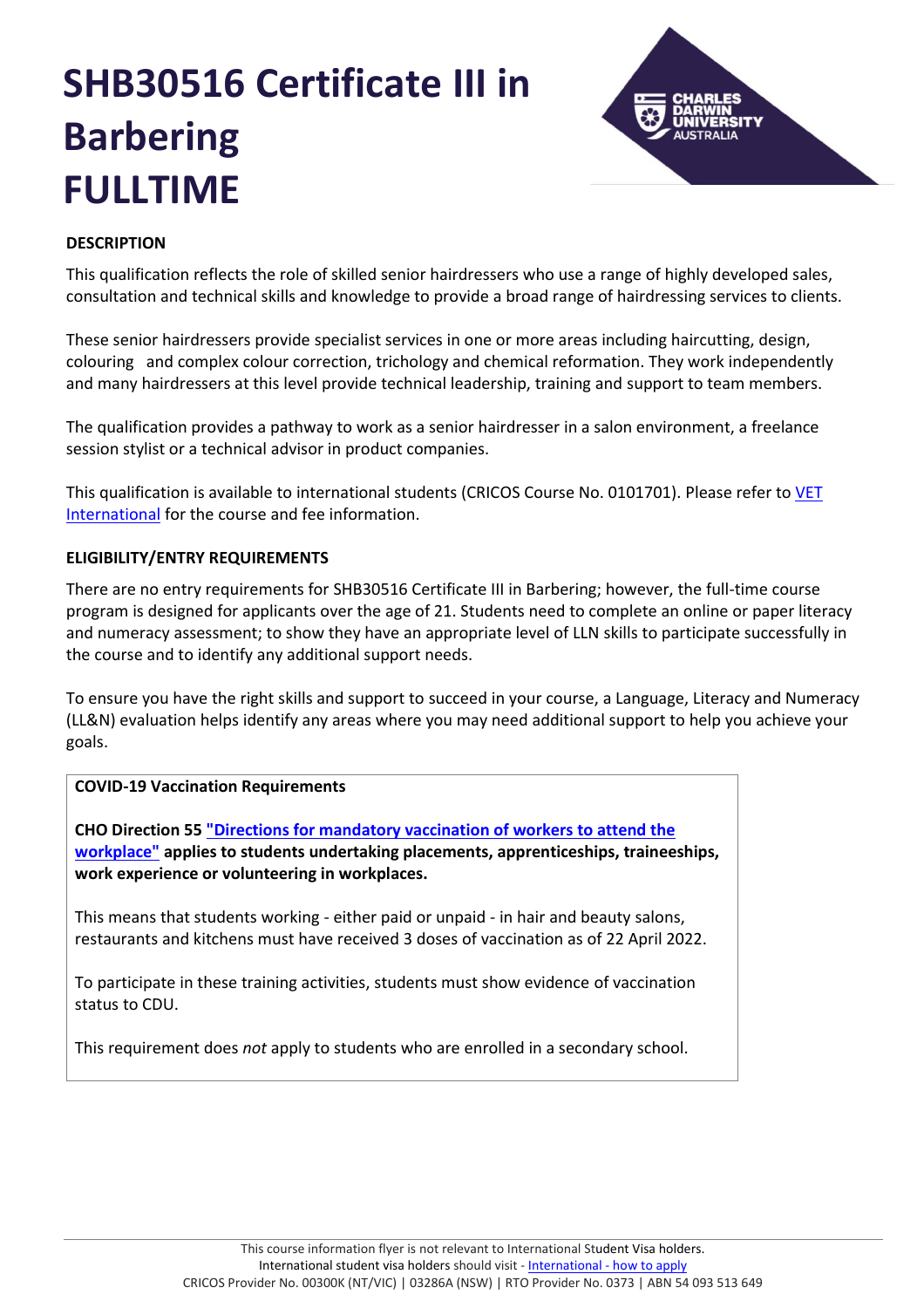#### **DELIVERY DETAILS**

| Location (s)             | <b>Duration</b>                                                                    | <b>Study mode</b>                                                                                                                                                                                                                                                          |
|--------------------------|------------------------------------------------------------------------------------|----------------------------------------------------------------------------------------------------------------------------------------------------------------------------------------------------------------------------------------------------------------------------|
| <b>Palmerston Campus</b> | This program is delivered in a<br>fulltime capacity over a period of<br>12 months. | Students attend four (4) day per<br>week.                                                                                                                                                                                                                                  |
|                          |                                                                                    | This training is supplemented by<br>one (1) day per week work<br>placement in a commercial salon.<br>Training is provided through a<br>combination of classroom-based<br>theory lessons, online learning and<br>practical delivery in the<br>purpose-built training salon. |

*\* Duration will vary depending upon how long a student takes to reach the required competency level.*

Students are to engage with a commercial salon of their choice and find work placement for one (1) day per week (Friday) This is a requirement for completing this course.

#### **2022 FEES**

The 2022 indicative fee for this course range from \$2,642.50 - \$2,887.50 for eligible students and receive an NT Domestic Subsidised place or from \$11,325.00 - \$12,375.00 for Domestic Full fee places. Actual fees will vary according to your choice of units.

Please note: A limited number of NT Government subsidy places are available for eligible NT domestic students, so contact us now to secure your place for 2022.

Fees are subject to change annually. Indicative government-subsidised and full course fees are shown on this document. For further clarification and information on fees, payment options, instalment plans, and refunds, contact CDU on 1800 061 963 or refer to [VET Fees and Payments.](https://www.cdu.edu.au/current-students/student-admin/fees-payments)

## **ASSESSMENT**

Assessments vary with each unit. You will be provided with an assessment guide.

## **RECOGNITION OF PRIOR LEARNING (RPL)**

RPL is a process that determines whether the skills, knowledge and experience you've gained through your previous study, work or life experience can count towards a vocational training qualification at CDU. For more information, [VET RPL.](https://www.cdu.edu.au/study/vocational-education-training/rpl)

#### **RESOURCES**

The following items are required prior to commencing the training:

#### **Learner guides**

Students are required to purchase a Skin Deep book pack from the Hairdressing Reception, that will be tailored to the Full Time Hairdressing course. Approximate pricing will be provided at your training plan sign up and in your welcome letter.

#### **Female uniforms**

Black Tops are required and can be purchased from the Hairdressing reception. Black Tops are to be worn with Black pants, No tights or ripped Jeans. Price of Black top TBA.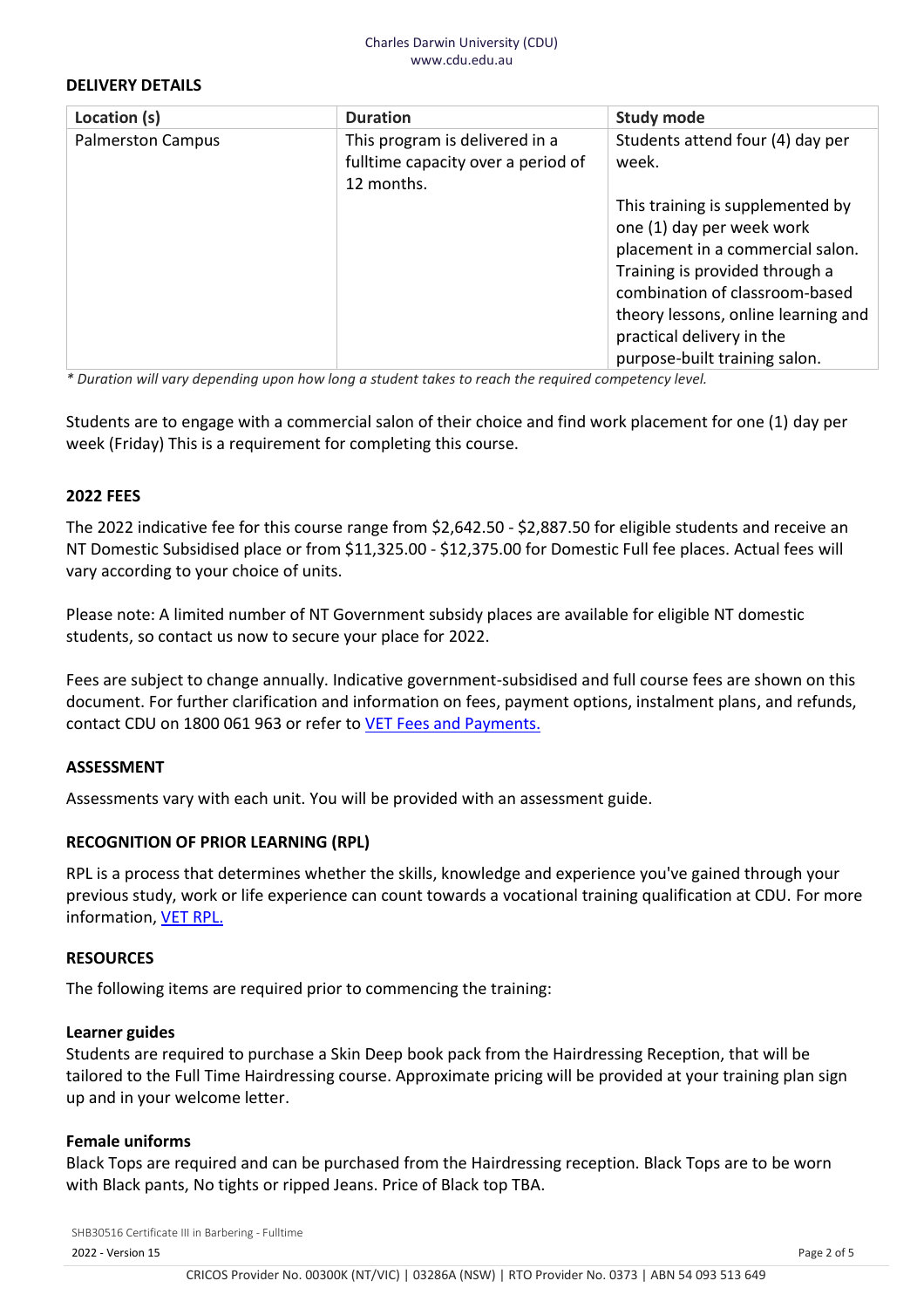#### Charles Darwin University (CDU) www.cdu.edu.au

The Training Salon is a simulated work environment, therefore closed in shoes with non-slip soles are compulsory.

## **Male uniforms**

Black Tee-shirts are required and can be purchased from the Hairdressing reception. Black Tee-shirts are to be worn with Black pants No ripped Jeans. Price of Black Tee-shirt TBA.

The Training Salon is a simulated work environment, therefore closed in shoes with non-slip soles are compulsory.

## **Barbering tool kit**

Toolkit information will be provided to you at the information session, prices start from approximately \$500.

Students are required to provide their own laptops for class sessions and online learning activities.

## **STUDY AND CAREER PATHWAYS**

Further training pathways from this qualification include but are not limited to SHB40216 Certificate IV in Hairdressing or another higher-level qualification from the SHB Hairdressing and Beauty Services Training Package.

Possible job titles relevant to this qualification include,

- salon manager
- salon owner

## **QUALIFICATION CONTENT**

To achieve SHB30516 Certificate III in Barbering a total of twenty-six (26) units of competency must be completed comprising twenty-one (21) core and five (5) elective units as detailed in the packaging rules and listed below. The electives offered may vary between campuses.

## **CORE UNITS**

| BSBSUS201  | Participate in environmentally sustainable work practices                      |
|------------|--------------------------------------------------------------------------------|
| SHBHBAS001 | Provide shampoo and basin services                                             |
| SHBHCUT001 | Design haircut structures                                                      |
| SHBHCUT002 | Create one length or solid haircut structures *                                |
| SHBHCUT003 | Create graduated haircut structures *                                          |
| SHBHCUT004 | Create layered haircut structures *                                            |
| SHBHCUT005 | Cut hair using over-comb techniques *                                          |
| SHBHCUT007 | Create combined traditional and classic men's haircut structures *             |
| SHBHCUT009 | Cut using freehand clipper techniques*                                         |
| SHBHCUT011 | Design and maintain beards and moustaches                                      |
| SHBHCUT012 | Shave heads and faces                                                          |
| SHBHCUT013 | Provide men's general grooming services                                        |
| SHBHDES001 | Dry hair to shape                                                              |
| SHBHIND001 | Maintain and organise tools, equipment and work areas                          |
| SHBHIND003 | Develop and expand a client base                                               |
| SHBHTRI001 | Identify and treat hair and scalp conditions                                   |
| SHBXCCS001 | Conduct salon financial transactions                                           |
| SHBXCCS002 | Provide salon services to clients                                              |
| SHBXIND001 | Comply with organisational requirements within a personal services environment |
| SHBXIND002 | Communicate as part of a salon team                                            |
|            |                                                                                |

SHB30516 Certificate III in Barbering - Fulltime

2022 - Version 15 Page 3 of 5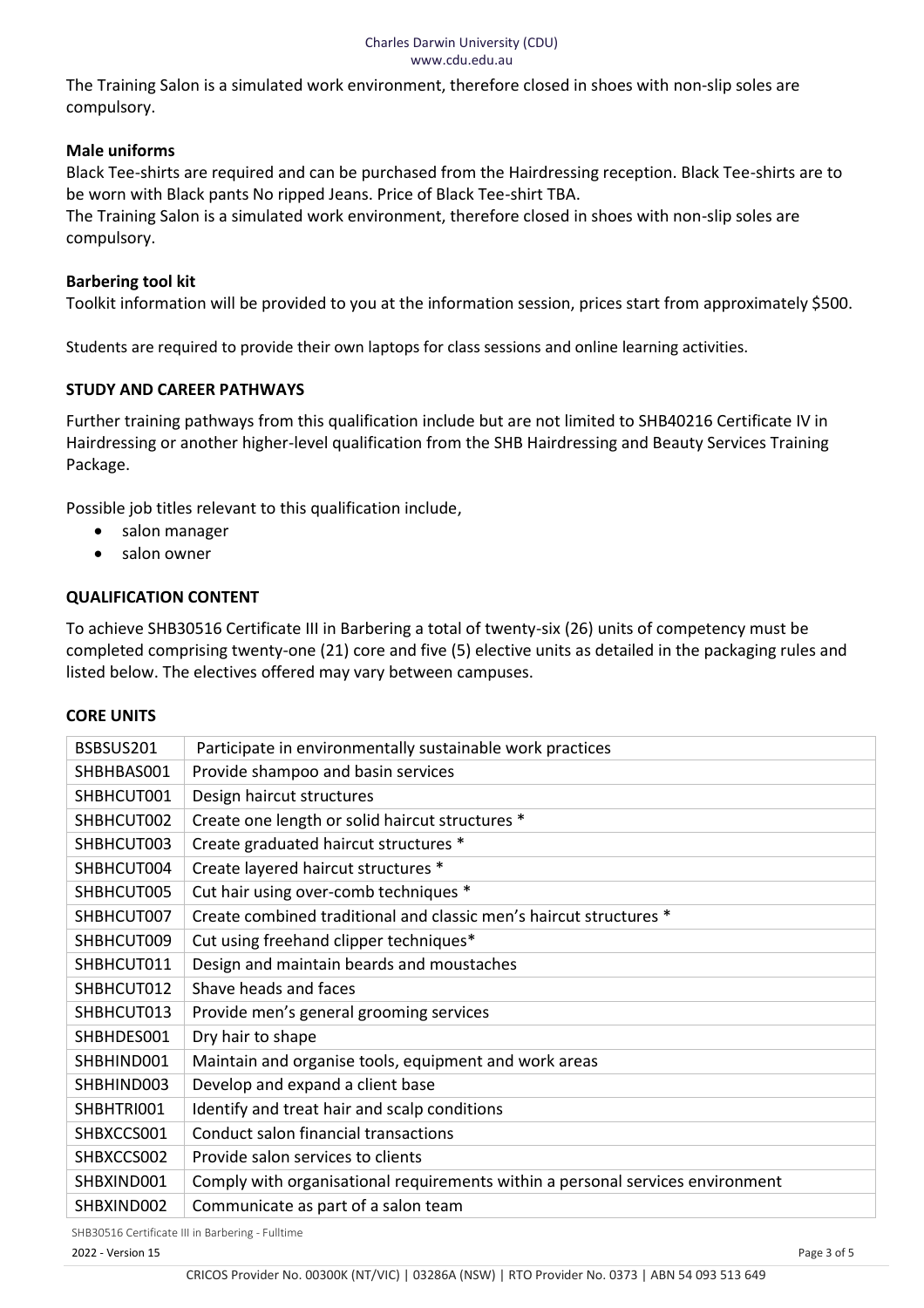#### SHBXWHS001 | Apply safe hygiene, health and work practices

#### **ELECTIVE UNITS**

| SHBHBAS002 | Provide head, neck and shoulder massages for relaxation |
|------------|---------------------------------------------------------|
| SHBHCUT006 | Create combined haircut structures *                    |
| SHBHCUT010 | Create haircuts using tracks and carving                |
| SHBXCCS004 | Recommend products and services                         |
| SIRRMER001 | Produce visual merchandise displays                     |
| SHBHDES002 | <b>Braid hair</b>                                       |
| ICTWEB201  | Use social media tools for collaboration and engagement |
| SHBHIND002 | Research and use hairdressing industry information      |
| SIRRINV001 | Receive and handle retail stock                         |

#### **Units with a \* have a prerequisite unit(s) that must be completed prior.**

| <b>Prerequisite</b>                            | Unit $(s)$                                                                    |  |
|------------------------------------------------|-------------------------------------------------------------------------------|--|
|                                                | SHBHCUT002 Create one length or solid haircut                                 |  |
|                                                | structures                                                                    |  |
|                                                | SHBHCUT003 Create graduated haircut structures                                |  |
| SHBHCUT001 Design haircut structures           | SHBHCUT004 Create layered haircut structures                                  |  |
|                                                | SHBHCUT005 Cut hair using over-comb techniques                                |  |
|                                                | SHBHCUT009 Cut hair using freehand clipper                                    |  |
|                                                | techniques                                                                    |  |
| SHBHCUT002 Create one length or solid haircut  | <b>SHBCUT006 Create combined haircut structures</b>                           |  |
| structures                                     |                                                                               |  |
| SHBHCUT003 Create graduated haircut structures |                                                                               |  |
| SHBHCUT004 Create layered haircut structures   |                                                                               |  |
| SHBHCUT002 Create one length or solid haircut  |                                                                               |  |
| structures                                     | SHBCUT007 Create combined traditional and classic<br>men's haircut structures |  |
| SHBHCUT003 Create graduated haircut structures |                                                                               |  |
| SHBHCUT004 Create layered haircut structures   |                                                                               |  |
| SHBHCUT005 Cut hair using over-comb techniques |                                                                               |  |

#### **WITHDRAWING FROM A QUALIFICATION**

You may withdraw from this qualification and receive, where relevant, a Statement of Attainment for all units of competency you have successfully completed.

#### **SUPPORT SERVICES**

The University supplies support for students in many areas, including Accommodation, Careers and Employability, Counselling, Disability Services, Student Advocacy, Indigenous Tutorial Support Services, International Student Support Services, Library Services, and VET Learner Support Services.

More information is available at **Student Support.** 

## **CONTACT DETAILS**

- E. [student.central@cdu.edu.au](mailto:student.central@cdu.edu.au)
- T. 1800 061 963 (free call)<br>W. https://www.cdu.edu.au
- <https://www.cdu.edu.au/study/essentials>

SHB30516 Certificate III in Barbering - Fulltime